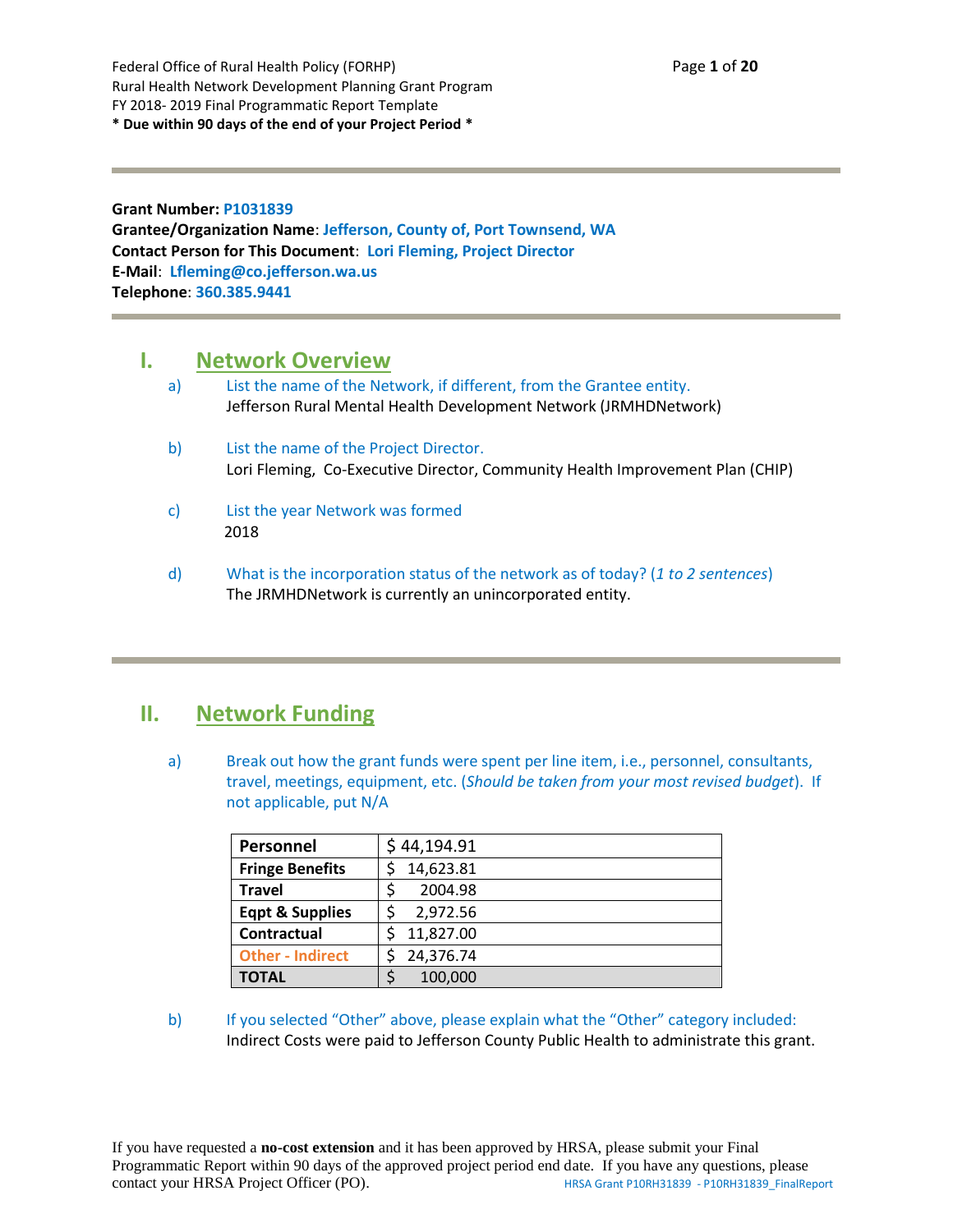Federal Office of Rural Health Policy (FORHP) Page **2** of **20** Rural Health Network Development Planning Grant Program FY 2018- 2019 Final Programmatic Report Template **\* Due within 90 days of the end of your Project Period \***

# **II. Network Funding – Cont'd**

c) List your network's current annual budget and include a breakdown of sources of income.

| [Current Annual Budget in \$]            |     |  |  |
|------------------------------------------|-----|--|--|
| [Name of Funding Source #1]              | \$0 |  |  |
| [Name of Funding Source #2]              | \$0 |  |  |
| [Name of Funding Source #3]              | \$0 |  |  |
| [Name of Funding Source #4]              | \$0 |  |  |
| <b>HRSA Network Planning (P10) Award</b> | \$0 |  |  |
| Amount (Enter HRSA Total Amt Here)       |     |  |  |
| [Other]                                  | \$0 |  |  |
| [Other]                                  | \$0 |  |  |
| <b>Total Network Annual Budget</b>       | S0  |  |  |

## **III. Network Activities/Implementation**

- a) Describe any significant changes that occurred during the course of the project.
	- The Project Director who had applied for this grant, left before HRSA awarded the RHNDP-P grant to Jefferson County Public Health.
	- **Jefferson County Public Health appointed Lori Fleming as Project Director, along with** John Nowak, Co-Executive Directors for Jefferson County's Community Health Improvement Plan (CHIP) implementation effort.
	- The Network identified a new, more relevant focus for our collaboration's attention
- b) Describe your network's major accomplishments (these might include administrative, organizational, clinical, financial, or technological accomplishments).
	- Developed / Executed Memorandum of Understanding & Governance Bylaws
	- Developed / Ratified Vision and Mission statements
	- Executed a Community Health Assessment
	- Executed an External Environmental Scan of Jefferson County
	- Executed an Internal JRMHDNetwork Organization Assessment
	- Developed, finalized, and ratified a Strategic Plan to be executed post this grant's funding term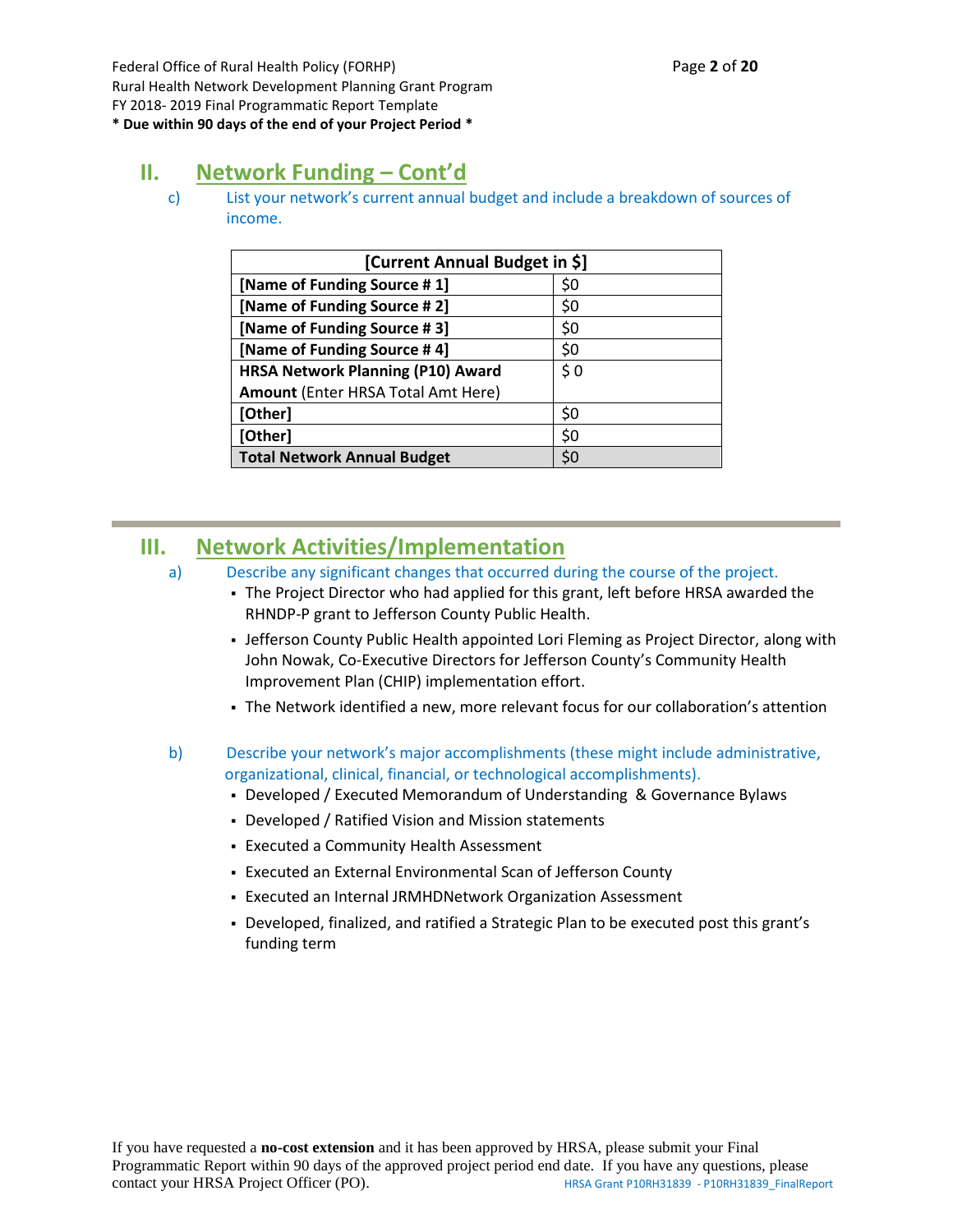# **III. Network Activities/Implementation – Cont'd**

- c) Describe any significant barriers faced in achieving your network's goals and describe the strategies you used to overcome them
- **Challenge 1:** The person who wrote the grant application was no longer in the role when the grant was awarded, and the work outlined in the grant application needed to be updated

**Solution 1:** A new Project Director role was created, composed of the newly appointed Co-Executive Directors of Jefferson County's Community Health Improvement Plan. The new leadership worked with the CRL Consulting Coach Lynne Kernaghan and HRSA Project Director, Sara Afayee, to craft an updated grant Work Plan.

- **Challenge 2:** The process of formalizing the Network's MOU and Bylaws set the stage for who would be involved in the Strategic Planning effort as well as how we would move forward together. The challenge: Complex inter-Network-Member-relationships made for complicated legal reviews of the MOU document, and in some cases, the Proposed Network Members did not have the organizational decision-maker at the grant-funded table. **Solution 2:** Tenacity, and a risk-with-consequences-action that involved stepping over unspoken lines to speak directly with the legal team in one Member's organization to enact MOU document review, issue resolution and ultimate procurement of the signature of the actual organizational decision-maker.
- **Challenge 3:** Recruitment of Our Grant Coordinator, who did not start until mid-November 2018 – four months into the grant. **Solution 3:** Filled the gap with unpaid Project Director time.
- **Challenge 4:** The paucity of Network Member time for active Network engagement. **Solution 4:** The Grant Team generated a great deal of draft content for the various grant deliverables throughout the grant's term, to facilitate a landscape where Network Members were able to react, redirect, or refine what had been developed, ensuring their insight was reflected in those deliverables, with considerably less time required from each Network Member.
- **Challenge 5:** During the Grant term one of our Network Member Organizations had two interim CEOs. Then about six months into the grant, a full-time CEO was hired. This impacted the consistency of contribution from that organization in the first half of the grant, as well as the time commitment required from the grant team to bring each new team player up to speed.

**Solution 5:** Grant team was intentional in the effort to bring each new player up to speed as they cycled into the Network.

#### d) Unachieved Objectives

All the RHNDP-P Grant objectives were met

e) Include the most up to date work plan listing the goals, objectives, activities and outcomes. See Attachment A – JRMHDNetwork Workplan - uploaded in EHB.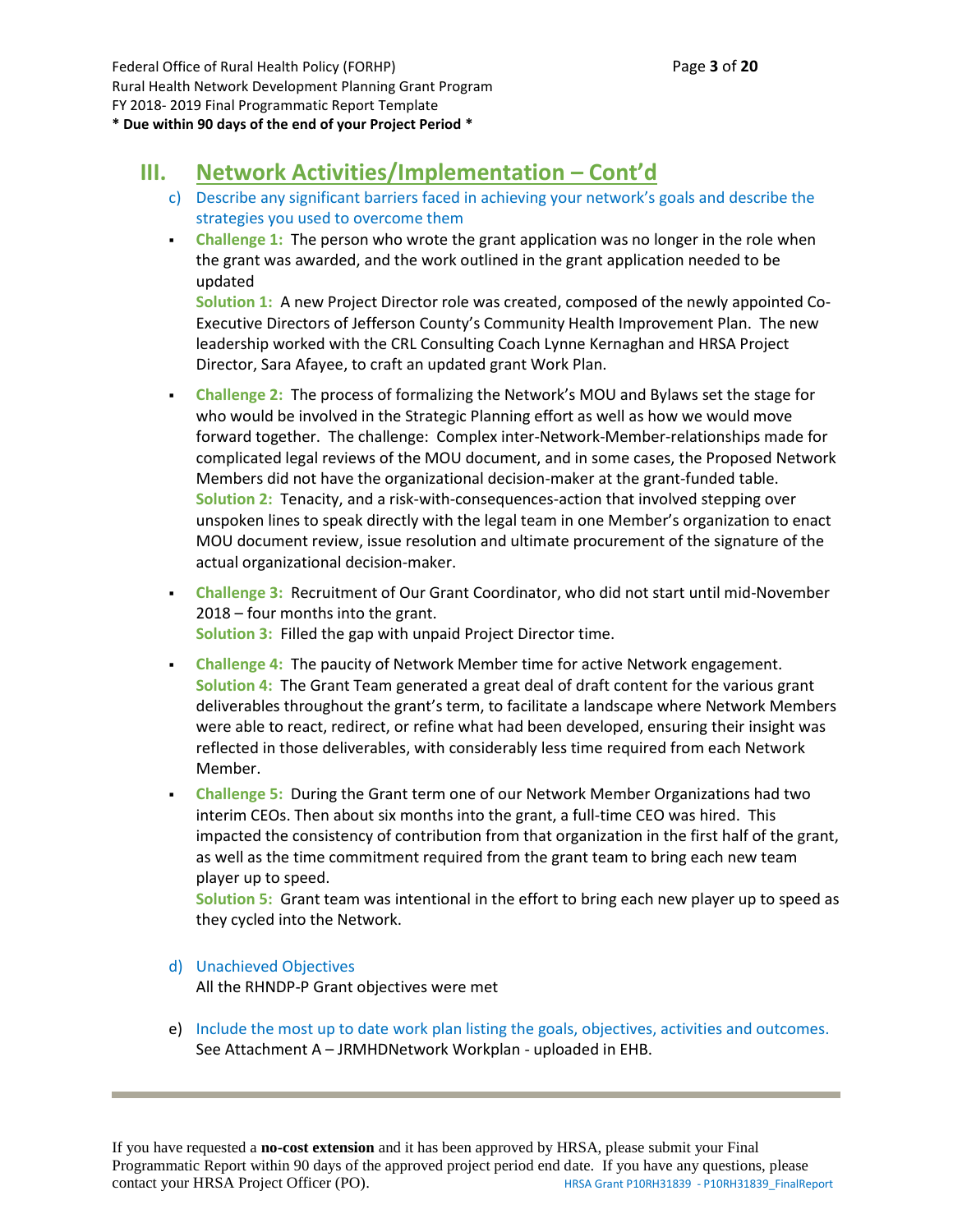Federal Office of Rural Health Policy (FORHP) Page **4** of **20** Rural Health Network Development Planning Grant Program FY 2018- 2019 Final Programmatic Report Template **\* Due within 90 days of the end of your Project Period \***

### **IV. Results of the Grant**

a) Describe the original goal of the network project. (*Should come from original grant application– This should be no more than 4 sentences.)*

> The goal is to launch a comprehensive set of innovative solutions to address the unique health services needs within Jefferson County, WA with a focus on addressing Behavioral Health/ Substance Abuse and social determinants of health to improve population health and overall community wellbeing.

RHNDPP's four Network members will include Jefferson Healthcare a critical access hospital located in the County Seat of Port Townsend, WA, Jefferson County Public Health, East Jefferson Fire and Rescue and Discovery Behavioral Health.

b) Have the goals and objectives of the Network Planning project been met? Why or why not?

The Grant Work Plan was revamped once the new Project Director was in place. The updated Work Plan goals were met, specifically:

- Development of the Network entity, ultimately with signed MOU & Bylaws
- The Network's exploration and articulation of the County's Behavioral Health need and Service landscape
- Development of a County Resource Map available to the community through the web.
- An assessment of the Network's internal strengths, weaknesses, opportunities and threats and identification of specific Network Member additions needed
- The engagement of and with the broader community to articulate and envision a current and desired state for how Jefferson County serves its residents who are dealing with Behavioral Health and substance use challenges
- . The identification of a possible School-based Health Clinic in South County to expand access to healthcare services, including Behavioral Health services, an a geographically disadvantaged area of Jefferson County.
- The identification of a relevant project the Network will assess for feasibility the in follow-on year,
- Pursuit of grant funding for the next stage of Network expansion and activity.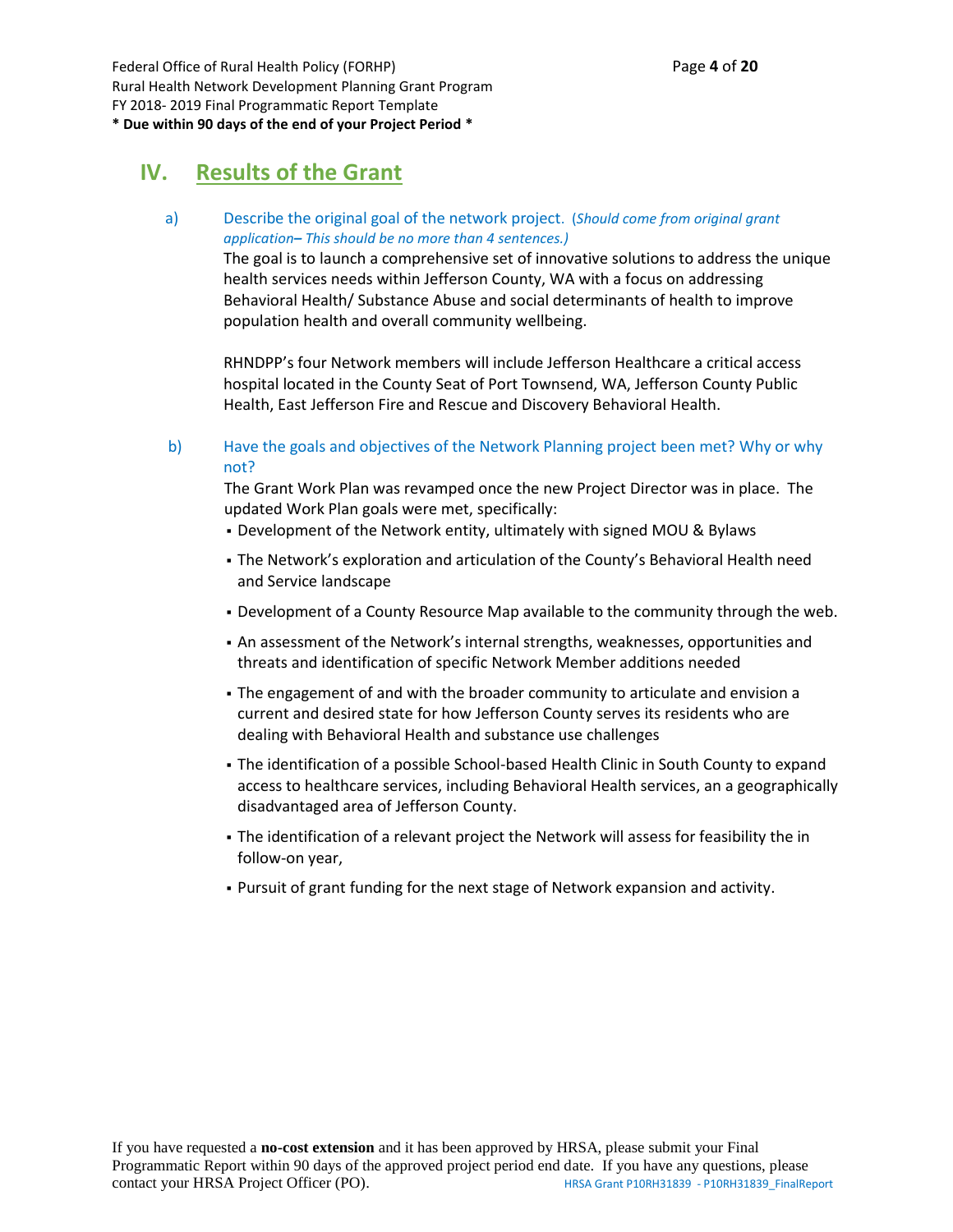### **IV. Results of the Grant – Cont'd**

c) If applicable, describe the services, functions, and benefits created, or those you anticipate will be created as a result of your network.

Benefits from the work funded with this RHNDP-P grant: **Increased Perspectives**

- The Network Members went from "forming" to brainstorming as a collective.
- **A collective awareness gathered and articulated at the State and Federal level around** mental health issues, and the potential for support and funding opportunities.
- **EXECT OF SHOURGE 1** Need for consistent OUD/BH-related data collection over multiple agencies (County and City law enforcement, EMS, County Jail) to quantify and serve as a baseline for funding procurement and progress/success assessment.
- Awareness gathered and articulated around the State-required transition to fully integrated care by the Medicaid Managed Care Organizations (MCOs) by 2020 and an early sense of how it will affect our behavioral health services. Of concern is how much disruption this will cause and how this will impact access, etc.
- **The economic trend of low County unemployment, job growth in mostly in lower** wage jobs, increases the probability of vulnerability and overall reduced health. Combined with a legislative and political emphasis on short-term outcomes programs, instead of longer-term structure and policy issues, there is the potential for even greater inequity in health and health outcomes.
- **The County OUD/BH challenge is underscored by a sharp increase in needle exchange** program usage (in a county of with a population of 30,000 people, ~35,000 needles were exchanged in 2015, almost tripling to over 91,000 in 2017).
- Addressed the need for a centralized web-based resource map that could be updated at regular intervals and provided easy access to relevant resources for everyone, including Stakeholders, community advocates and county residents
- One Network Member and a Grant Project Team Member began attending the School Based Health Care (SBHC) Advisory Board Meetings in January 2019 to learn more about the momentum behind creating a South County SBHC to potentially be located in the Quilcene School District. Driving this effort is the awareness that an SBHC will expand student access to, and quality of, essential behavioral healthcare and substance use disorder services in a geographically and economically disadvantaged part of the county that suffers limited access challenges.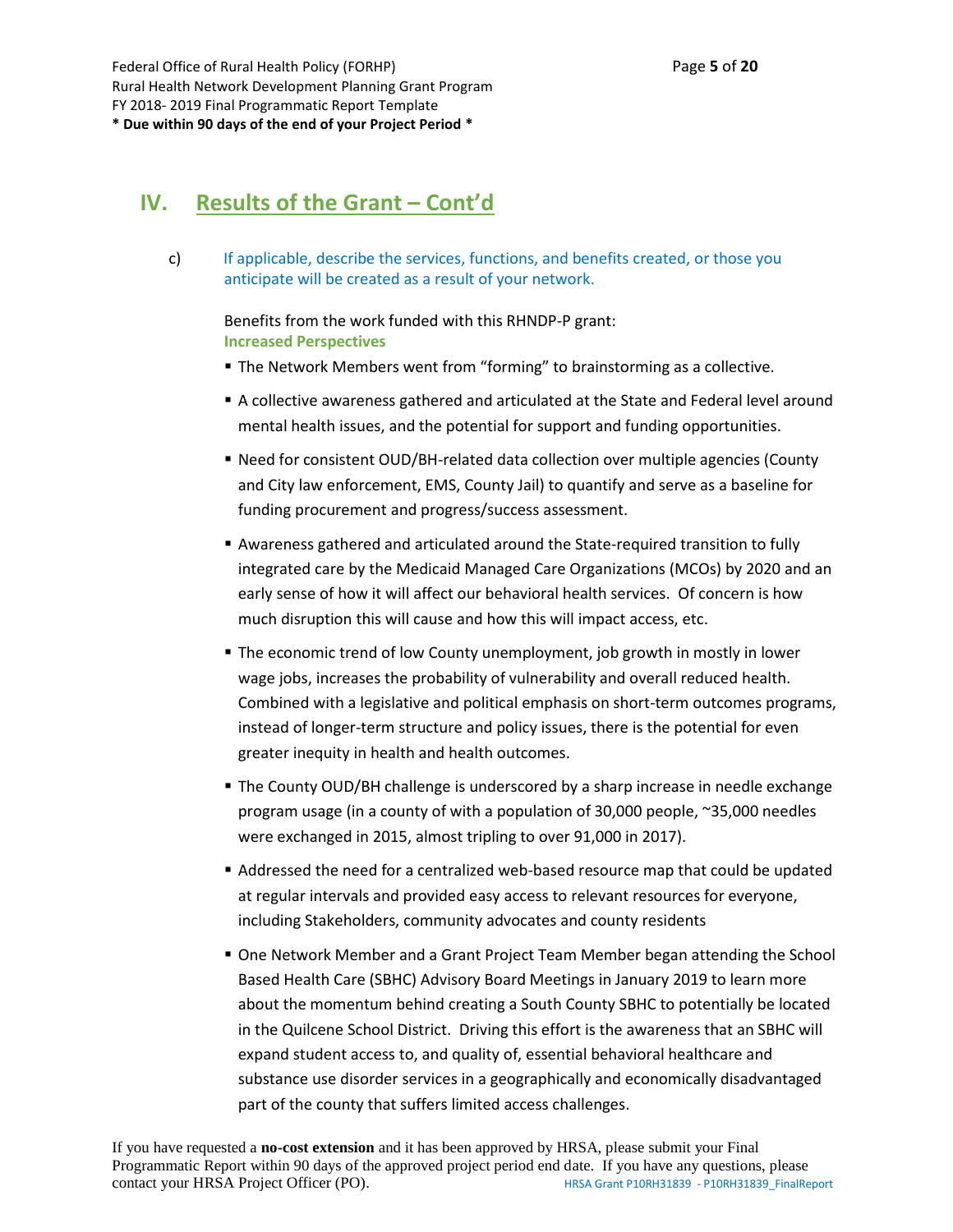Federal Office of Rural Health Policy (FORHP) Page **6** of **20** Rural Health Network Development Planning Grant Program FY 2018- 2019 Final Programmatic Report Template **\* Due within 90 days of the end of your Project Period \***

### **Results of the Grant – Cont'd**

**Increased Perspectives – Cont'd**

- The result of the above Scanning, Sense-making and Leveraging effort: the Network/Grant Project Team took existing plan to facilitate a CHA focus group in South County and, during that CHA Focus Group session, facilitated dialogue among community members that can be built on in follow-on South County community forums to explore the specifics of an SBHC in their local district.
- An awareness that patients could benefit from a concentrated coordination of warm handoffs between service agencies, including Jail, MAT provider, therapeutic courts, hospital, Public Health, Law Enforcement, Fire and Rescue and housing advocates.
- d) Describe the impact of your network on the community/communities you serve.
	- The Network Members have gone from a "forming" to brainstorming with each other and as a collective.
	- Relationships with local agencies and community advocates are benefitting from the Network's attentiveness to understanding the various groups' goals and activities, and how together we could be more efficient and effective with our efforts.
	- The Member agencies have developed strong alliances and are moving through relationship barriers, and are on the pathway to producing improved collective impacts for Jefferson County residents.

#### e) How has the planning grant served as a catalyst for other network activities or programs within the community?

- **Example 1 and 2018** the Grant Team became aware of the formulation of a 2019 legislative funding request for the 24th Legislative District. The subject request was to be submitted for a Behavioral Health Center, to be located in Sequim (located in the neighboring Clallam County) that would be jointly operated by the Jamestown S'Klallam Tribe of Blyn, the Olympic Medical Center of Port Angeles, and Jefferson Healthcare hospital of Port Townsend. Sense-making, leveraging activities and adding value ensued.
- The "**Behavioral Health Field Response Team" (BHFRT**), which some Grant Team and Network Members were already, or began, attending focused on the need to identify and fund improved options for Jefferson County's Law Enforcement response to calls that involved residents suffering from Behavioral Health and Substance Use Disorders. The Network perceived this opportunity sat at the intersection of alignment with the Network's mission and the engaged, ongoing stakeholder/advocate support. The decision was made to leverage the existing momentum of the BHFR and add value to the effort.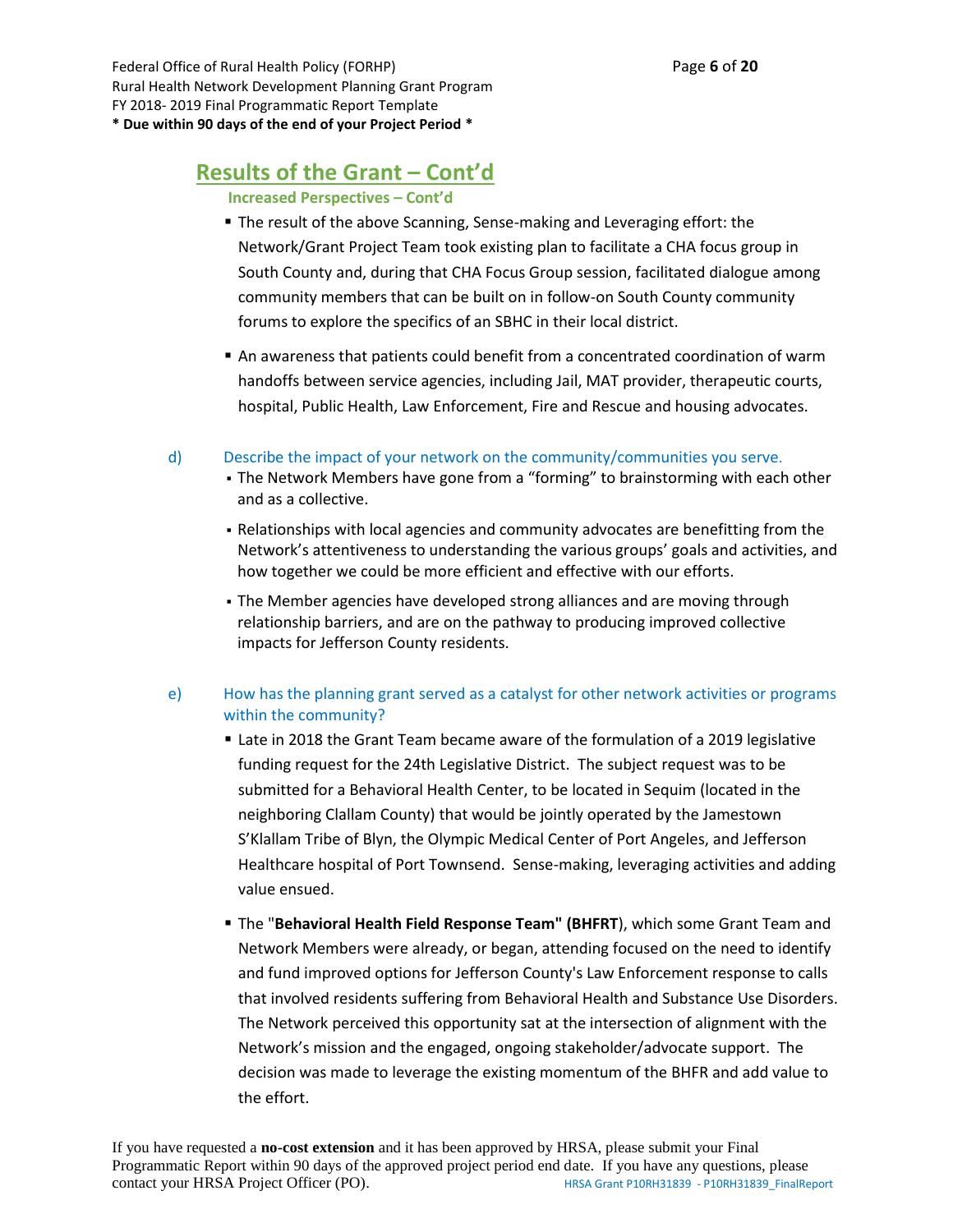### **IV. Results of the Grant – Cont'd**

e) How has the planning grant served as a catalyst for other network activities or programs within the community? – Cont'd

▪ **Olympic Peninsula Behavioral Health Campus 2019 WA State Legislature Capital Budget Request** Initially, as the JRMHDNetwork strategized approaches to the longterm solution to affect the BHFR's desired outcome discussed in bullet above, the Network **was** *positioning to submit a legislative funding request for the 2020 Legislative session***.** Then, late in 2018 the Grant Team became aware of the formulation of a *2019 legislative funding request* for the 24th Legislative District. The subject request was to be *submitted for a Behavioral Health Center, to be located in Sequim (neighboring Clallam County) that would be jointly operated by the*  Jamestown S'Klallam Tribe of Blyn, the Olympic Medical Center of Port Angeles, and *Jefferson Healthcare hospital of Port Townsend*. Action focused on sense-making, leveraging and adding value ensued:

Using separate funding, a Grant Team Member connected with the healthcare facilities consultant who was writing the funding request to explore how Jefferson County's desired Crisis Stabilization Center could be included in this *regional* legislative funding request. Over the next few months discussions and information were processed*, culminating with Jefferson County sliding their desired Crisis Stabilization Facility into the 2019 regional legislative funding request submitted in early 2019 for a three-phase project*

- *Phase I* focuses on a medication-assisted, addiction treatment (MAT) facility that will be built in 2021 on land being purchased by the Jamestown S'Klallam Tribe in Sequim, WA.

- *Phase 2* will consist of a 16-bed inpatient psychiatric facility that will be built beginning in 2021 to be located on the same land.

*- Phase 3* focuses on the buildout of two crisis stabilization centers, one in Jefferson County and one in Forks, WA – a part of Clallam County. These locations are at the opposite ends of the Olympic Peninsula, with the Campus located more to the center of the subject geographic region.

■ In April State lawmakers approved \$7.2 million for Phase 1 of the proposed project, now called the Olympic Peninsula Behavioral Health Campus*. Phases 2 and 3 of this project have not been approved, nor are budget numbers currently attached to these phases*, however there is a potential for follow-on phase funding to be appropriated in a supplemental Budget that will be passed in future legislative sessions that begin in January 2020.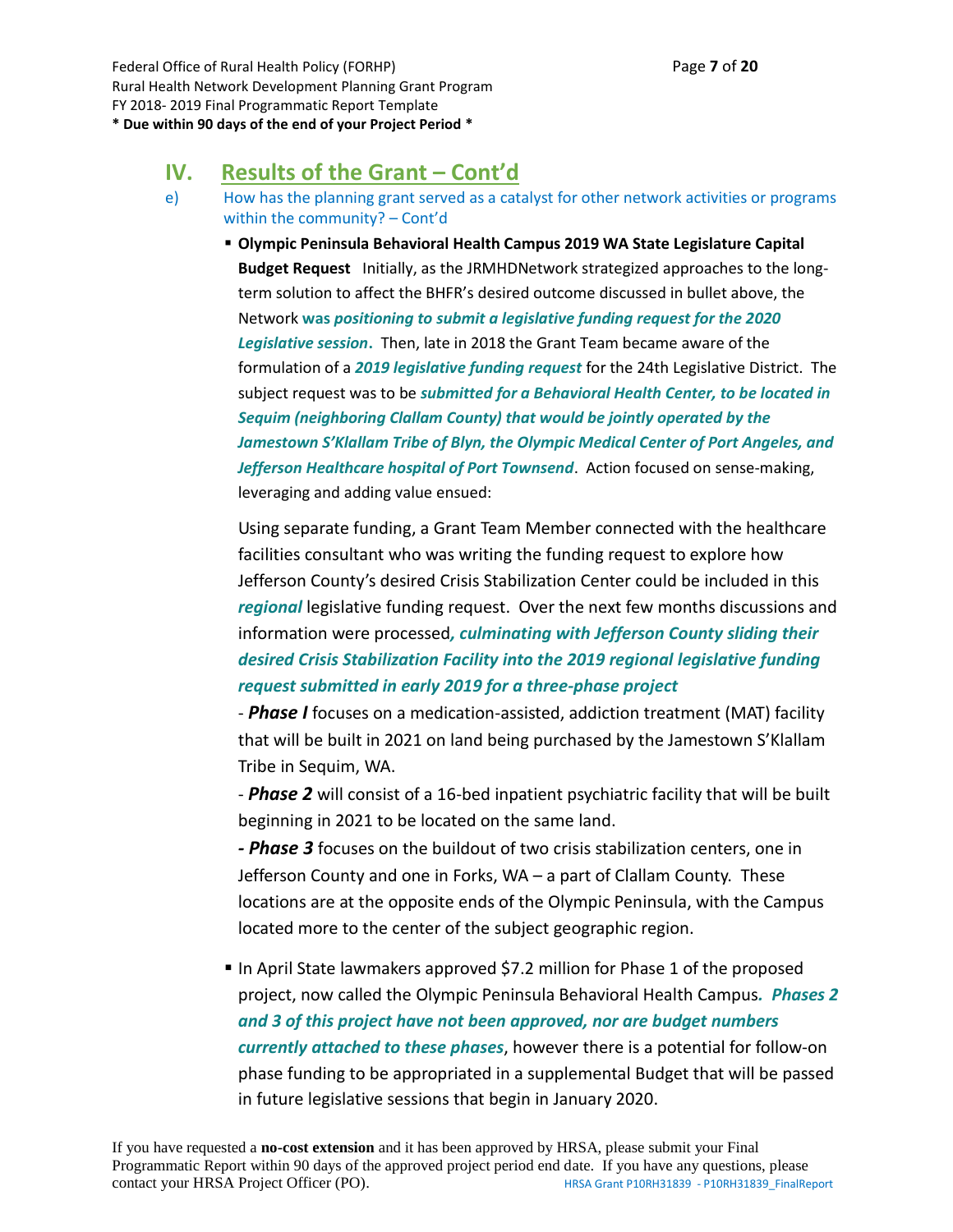# **IV. Results of the Grant – Cont'd**

- f) If applicable, if a needs assessment was conducted during the grant period, describe the results of the needs assessment and the impact of the needs assessment. A Community Health Assessment was undertaken in 2019. Relevant qualitative Drug Use and Mental Health/Suicide themes and findings are listed below, after which relevant Quantitative data findings are listed. **Qualitative Findings - Harm Reduction**
	- Overall, community members and key informants believed substance use and mental health were significant health concerns in the county. A major treatment concern was the **lack of inpatient substance use and mental health treatment facilities**. Respondents felt it is a barrier to treatment to have to travel outside of the county, as well endure long wait times for treatment referrals or beds to become available.

#### **Qualitative Findings - Opioid Treatment & Drug-related hospitalizations**

- **EXE** Respondents were supportive about recent additions of medically assisted treatment (MAT) services available in Jefferson County. Respondents were also supportive of existing harm reduction efforts in the community, including needle exchanges and sharps containers installed in public restrooms.
- Healthcare providers have been slow to uptake MAT and support its provision in clinics and hospitals.

#### **Qualitative Findings - Coordination of Services**

- **Drug-related hospitalizations/EMS transports**: Hospitalizations and arrests due to behavioral health crises were common concerns regarding access to health care and behavioral health treatment. Key informants explained in crisis situations, there is no 24/7 accessible alternative to stabilize patients than at the Emergency Department or county jail. Key informants expressed a strong need for crisis stabilization, as well and behavioral health integration in the health care system to reduce crisis incidents in the first place. Trained mental health and social worker professionals are needed at all steps in the behavioral health, crisis prevention system.
- **Agency coordination, behavioral health integration:** Respondents experienced gaps as well and redundancies in the services offered by behavioral health agencies and non-profits. They felt that some agencies seem to be seeking the same clients, while also not having enough capacity to meet all clients' needs. Key informants suggested additional efforts to coordinate funds, services, linkages to address gaps and sustain existing programs.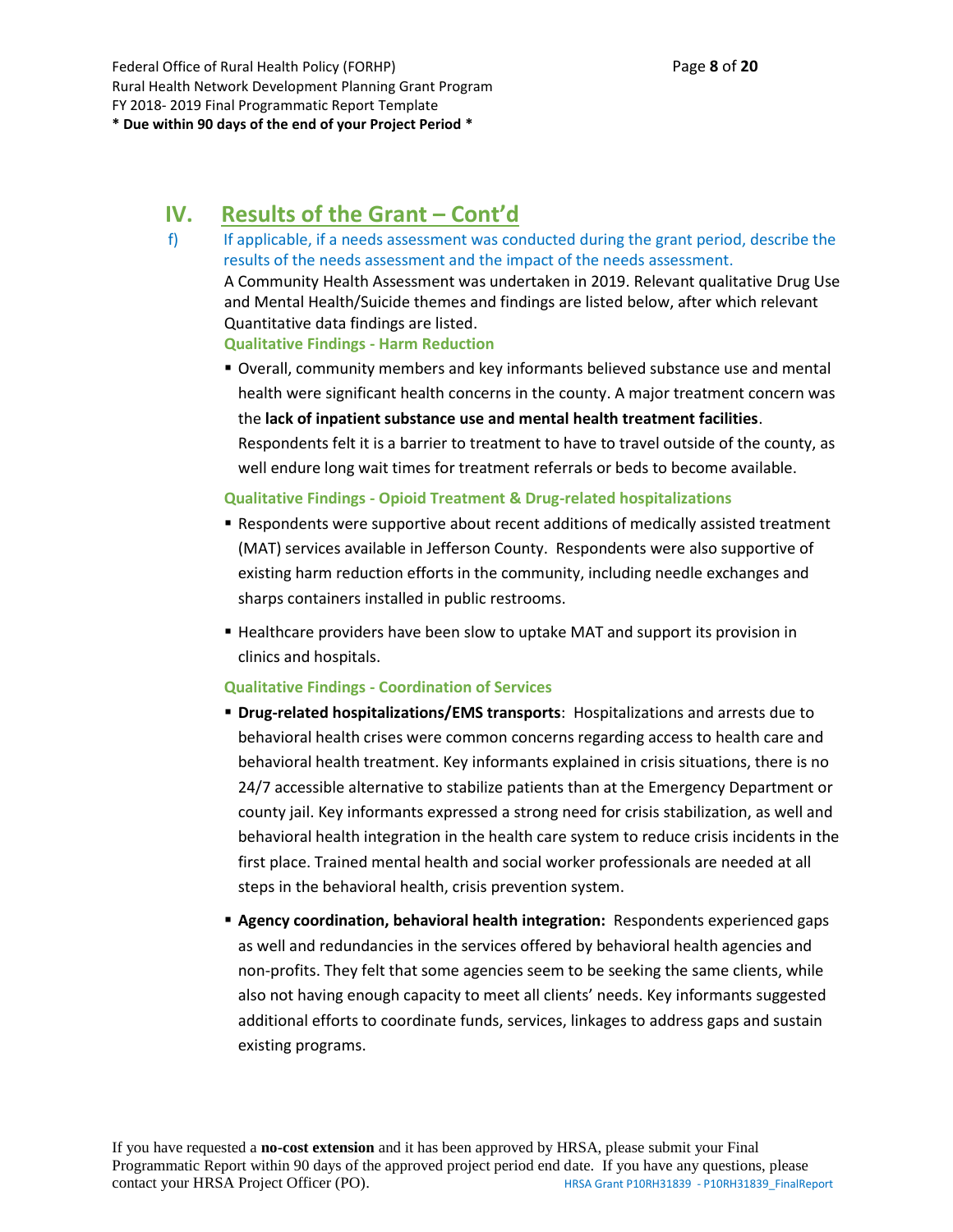Federal Office of Rural Health Policy (FORHP) Page **9** of **20** Rural Health Network Development Planning Grant Program FY 2018- 2019 Final Programmatic Report Template **\* Due within 90 days of the end of your Project Period \***

# **IV. Results of the Grant – Cont'd**

**Qualitative Findings - Mental Health Services**

- Community leaders and members considered mental illness and substance use as significant health concerns in the county. Barriers and challenges to getting treatment included:
	- Limited outpatient options with Medicaid/Medicare coverage
	- Long referral periods; limited walk-in opportunities
	- Minimal treatment options for youth
	- Stigma associated with needing/seeking mental health care
	- High staff turnover, inconsistent case management and care
	- Adverse childhood experiences, inter-generational trauma
- **Youth and adolescent mental health**: Respondents expressed specific concerns about mental health care for adolescents, which they felt is lacking in the county. Respondents were supportive of existing efforts to provide services in schools and they requested additional efforts in this area. Existing mental health programs such as Jumping Mouse, were considered successful and effective in the community. Other respondents felt that community programs and activities play a key role in preventing mental illness and substance abuse among youth, especially in transition periods after high school graduation. Respondents encouraged additional efforts to create community support and activities for active engagement.
- **Behavioral health integration**: Many respondents spoke favorably about integrating behavioral health care in the health system to meet access needs. Key informants mentioned clear links between mental health and emergency department utilization, and suggested continued efforts to provide services, prevent debilitating mental illness, and save costs. It was felt the behavioral health system needs to move away from crisis-oriented care and increase capacity to address the life disrupting, but not disabling, issues that affect more people.
- **Mental health and justice system**: Mental health was a significant concern for populations in the justice system and therapeutic courts. Key informants believed strongly that behavioral health services integrated in the jails, and in the re-entry transition period, would reduce recidivism and help this population successfully rejoin the community. One key informant felt that the services offered currently in the jails are minimal and inconsistent; a greater focus on accountability and sustainability was a common concern regarding effectiveness of mental health care.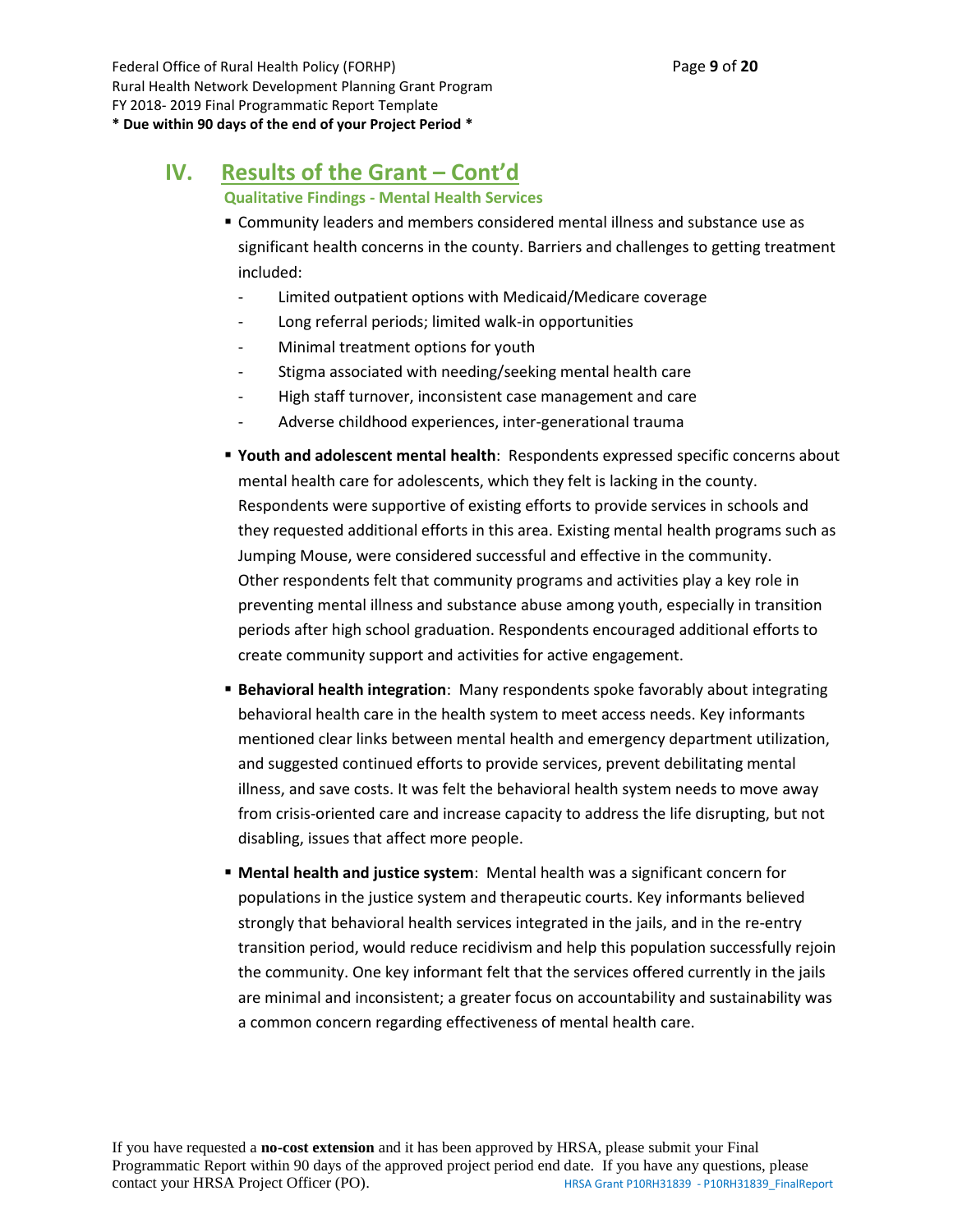Federal Office of Rural Health Policy (FORHP) Page **10** of **20** Rural Health Network Development Planning Grant Program FY 2018- 2019 Final Programmatic Report Template

#### **\* Due within 90 days of the end of your Project Period \***

▪

# **IV. Results of the Grant – Cont'd**

#### **Quantitative Findings: Opioid Overdose Non-Fatal Hospitalization Rate**

#### ■ Washington State is decreasing, Jefferson County is still increasing

**OPIOID OVERDOSE NON-FATAL HOSPITALIZATION RATE** Age-Adjusted Rate per 100,000 The age-adjusted hospitalization rate per 100,000, where the primary and/or contributing causes were opioid-related. Source: WA State, Community Health Assessment Tool (CHAT)

Summary: From 2013-17, the age-adjusted optoid overdose non-fatal hospitalization rate was 22 per 100,000 people in Jefferson County, about the same as the state. On average from 2013 to 2017, about 8 Jefferson residents were hospitalized each year for opioid overdoses.



#### **Quantitative Findings: Opioid Overdose Death Rate**

#### ■ Washington State is consistent, Jefferson County is decreasing

**OPIOID OVERDOSE DEATH RATE** Age-Adjusted Rate per 100,000 The age-adjusted death rate per 100,000, where the primary and/or contributing causes were opioid-related. Source: WA State, Community Health Assessment Tool (CHAT)

Summary: From 2013-17, the opioid overdose death rate in Jefferson County was 8 per 100,000, about the same as the state. This accounted for about 3 deaths to Jefferson residents each year from 2013 to 2017.

| Age-Adjusted<br><b>Early years</b><br>Rate per 100,000<br>2003-07 |                                             |               | <b>Recent years</b><br>2013-17 | <b>Statistical comparison</b><br>of 2003-07 and 2013-17 |                  |  |           |     |  |
|-------------------------------------------------------------------|---------------------------------------------|---------------|--------------------------------|---------------------------------------------------------|------------------|--|-----------|-----|--|
| <b>Jefferson County</b>                                           |                                             | 16            |                                |                                                         | 8                |  |           | n/a |  |
| <b>Washington State</b>                                           |                                             | 9             |                                |                                                         | 9                |  |           | n/a |  |
| <b>Statistical comparison: Jefferson vs. Washington:</b>          |                                             |               |                                |                                                         |                  |  |           |     |  |
| Average number of Jefferson residents per year:                   |                                             |               |                                |                                                         | з                |  |           |     |  |
| <b>Trend over</b><br>Time:                                        | fate<br>100,000<br>Age-adjusted<br>ber<br>D | 20<br>10<br>0 |                                | Jefferson                                               | Washington State |  | 9<br>8    |     |  |
|                                                                   |                                             |               | 2003-2007                      |                                                         | 2008-2012        |  | 2013-2017 |     |  |

If you have requested a **no-cost extension** and it has been approved by HRSA, please submit your Final Programmatic Report within 90 days of the approved project period end date. If you have any questions, please contact your HRSA Project Officer (PO). HRSA Grant P10RH31839 - P10RH31839\_FinalReport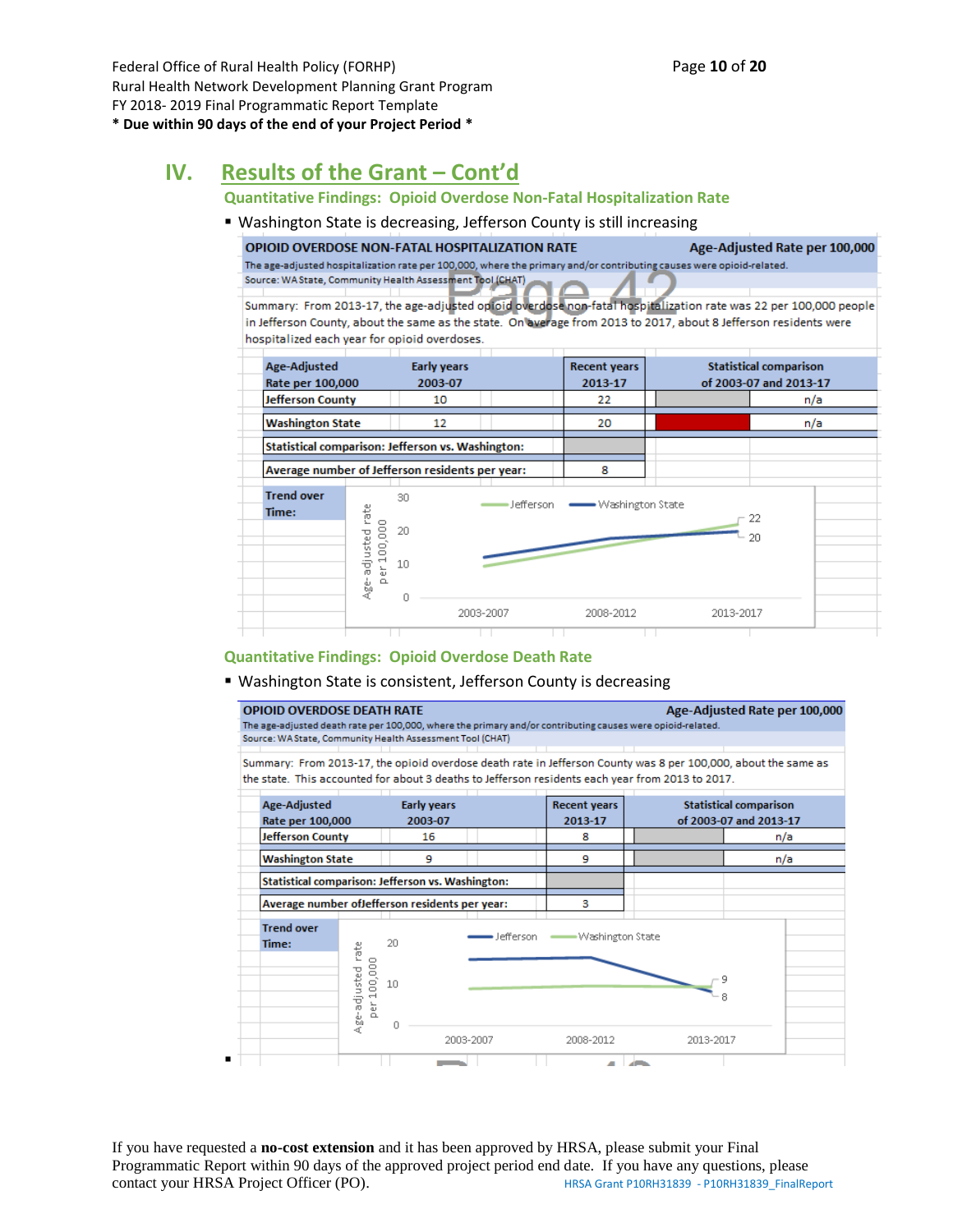Federal Office of Rural Health Policy (FORHP) Page 11 of 20 Rural Health Network Development Planning Grant Program FY 2018- 2019 Final Programmatic Report Template **\* Due within 90 days of the end of your Project Period \***

# **IV. Results of the Grant – Cont'd**

**Quantitative Findings: Drug Overdose Death Rate**

■ Washington State is consistent, Jefferson County is decreasing

| DRUG OVERDOSE DEATH RATE         |                                                           |                                                                                                  |                         |           | Age-Adjusted Rate per 100,000                                                                                                                     |
|----------------------------------|-----------------------------------------------------------|--------------------------------------------------------------------------------------------------|-------------------------|-----------|---------------------------------------------------------------------------------------------------------------------------------------------------|
|                                  | Source: WA State, Community Health Assessment Tool (CHAT) |                                                                                                  |                         |           | The age-adjusted death rate per 100,000, where the primary and/or contributing causes were drug-related; excludes alcohol, tobacco and marijuana. |
|                                  |                                                           | to Jefferson residents every year from 2013 to 2017, or about 1% of all deaths during this time. |                         |           | Summary: From 2013-17, the drug overdose death rate in Jefferson was 14 per 100,000. This is an average of 5 deaths                               |
| Age-Adjusted<br>Rate per 100,000 |                                                           | Early years<br>2003-07                                                                           | Recent years<br>2013-17 |           | Statistical comparison<br>of 2003-07 and 2013-17                                                                                                  |
| Jefferson County                 |                                                           | 18                                                                                               | 14                      |           | n/a                                                                                                                                               |
| <b>Washington State</b>          |                                                           | 13                                                                                               | 14                      |           | n/a                                                                                                                                               |
|                                  |                                                           | Statistical comparison: Jefferson vs. Washington:                                                |                         |           |                                                                                                                                                   |
|                                  | Average number of Jefferson residents per year:           |                                                                                                  | 5                       |           |                                                                                                                                                   |
| Percent of total deaths:         |                                                           |                                                                                                  | 1%                      |           |                                                                                                                                                   |
| <b>Trend over</b><br>Time:       |                                                           | •Jefferson -                                                                                     | -Washington State       |           |                                                                                                                                                   |
|                                  | Age-adjusted rate<br>Per 100,000<br>20<br>10              |                                                                                                  |                         | 14<br>14  |                                                                                                                                                   |
|                                  | Ω                                                         | 2003-2007                                                                                        | 2008-2012               | 2013-2017 |                                                                                                                                                   |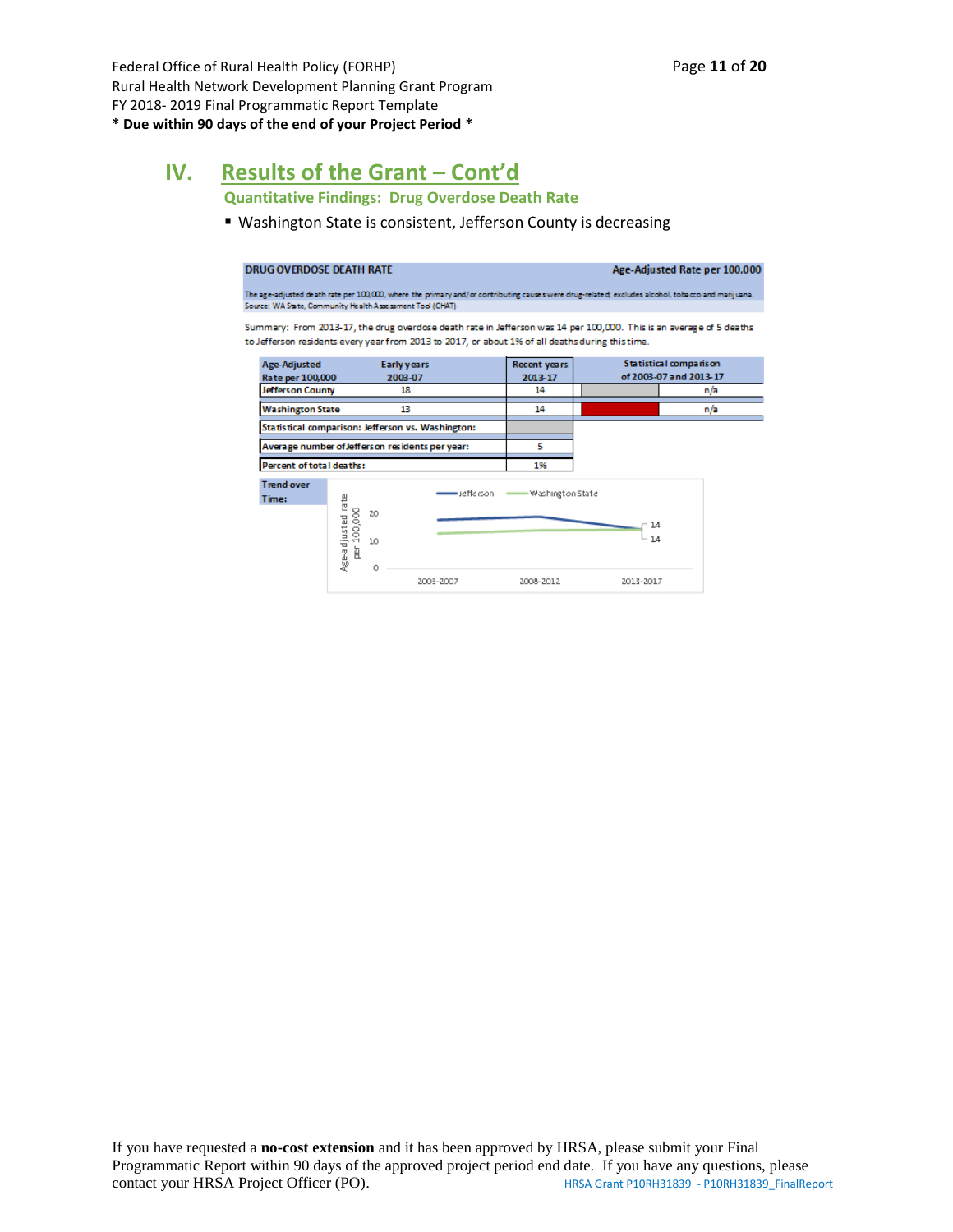Federal Office of Rural Health Policy (FORHP) Page **12** of **20** Rural Health Network Development Planning Grant Program FY 2018- 2019 Final Programmatic Report Template **\* Due within 90 days of the end of your Project Period \***

# **IV. Results of the Grant – Cont'd**

g) Please calculate the economic impact of your program by using *the Economic Impact Tool* on the Rural Health Information Hub webpage [\(https://www.ruralhealthinfo.org/econtool\)](https://www.ruralhealthinfo.org/econtool).



# P10RH31839 - JRMHDNetwork

You have a funding total of \$ 100,000 and have entered \$ 100,000 in spending.

This scenario was created: 7/28/2019

Because this scenario was created on or after January 8, 2018, your economic impact report will use BEA RIMS II 2007/2015 Multipliers, U.S. Census Bureau Population Estimates, and 2007 North American Industry Classification Codes. See About the EIA Tool (/econtool/about) for more information.

## **Economic Impact Report**

| Total economic impact                      | \$119,343 |
|--------------------------------------------|-----------|
| Ratio of economic impact to total spending | 1.19      |
| Ratio of economic impact to HRSA funding   | 1.19      |

\* Ratios show the dollars returned to a community per dollar invested.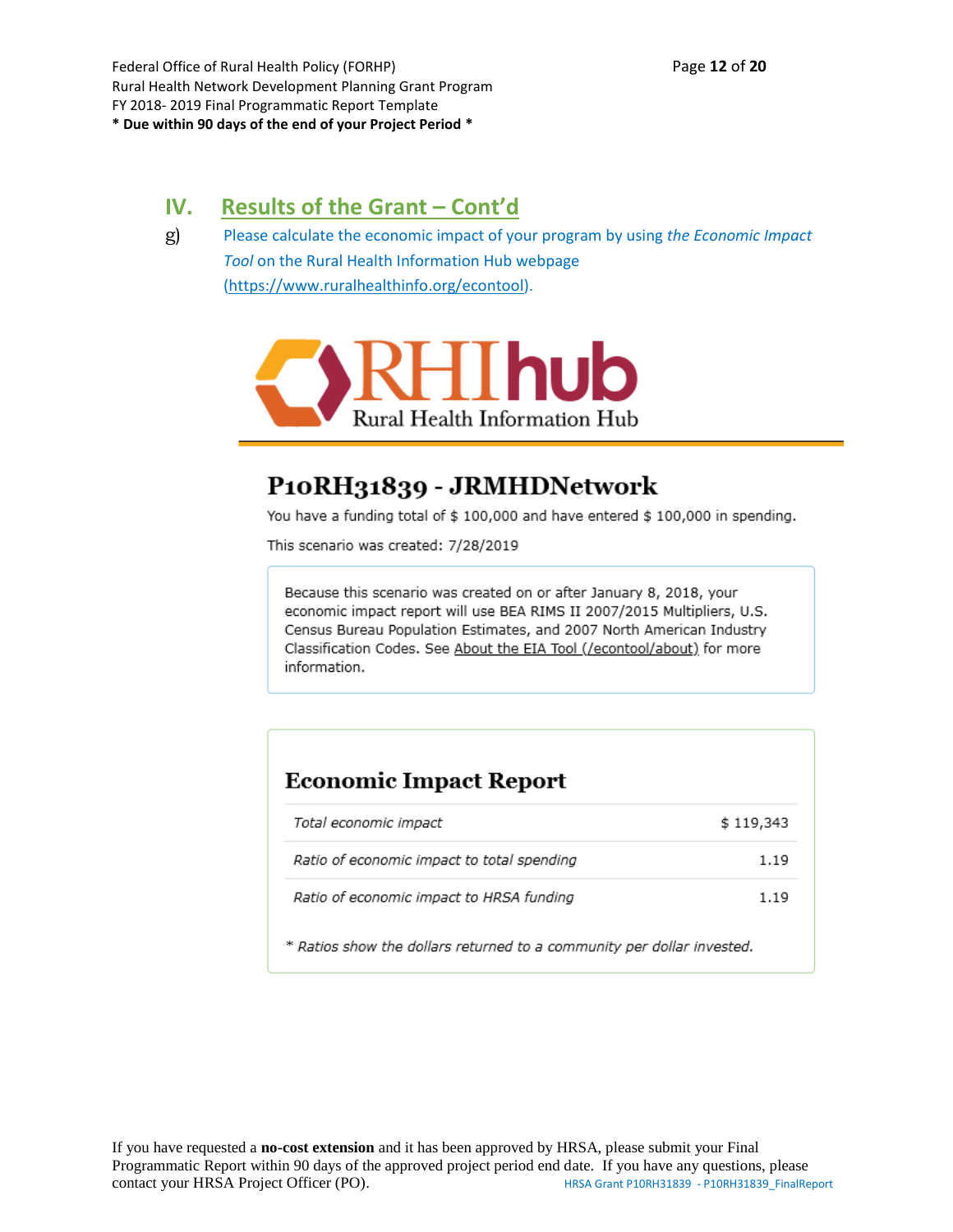#### **\* Due within 90 days of the end of your Project Period \***

## **IV. Results of the Grant – Cont'd**

- h) How did you define "success" for your Network Planning project? Success is:
	- A fully formed Network with a fully ratified MOU and Governance bylaws
	- An executed Community Health Assessment for Jefferson County
	- A Network-originated external environmental Scan of Jefferson County
	- An executed Internal JRMHDNetwork Organization Assessment
	- A final, ratified Vision, Mission, Objectives and Strategic Plan to expand access to life disrupting and crisis-oriented Behavioral health services in Jefferson County.
- i) How do you define "success" for your future, proposed network activities?

| <b>Decreased Deaths</b><br><b>Due to Opioid Misuse</b> | Reduce Crime, Law Enforcement,<br><b>Corrections, EMS &amp;</b><br><b>Emergency Room costs</b>                                                                                                                                                                                                   | <b>Improve Health of County</b><br><b>Residents suffering from</b><br><b>Behavioral Health issues</b> |
|--------------------------------------------------------|--------------------------------------------------------------------------------------------------------------------------------------------------------------------------------------------------------------------------------------------------------------------------------------------------|-------------------------------------------------------------------------------------------------------|
| Strategies (Measurable Steps)                          |                                                                                                                                                                                                                                                                                                  | <b>Timeline</b>                                                                                       |
| Crisis Stabilization Center.                           | + Procure funding to develop a capital and operational Implementation Plan for sustainable in-county                                                                                                                                                                                             | • Mid 2019                                                                                            |
|                                                        | + Use procured funding to develop a capital and operational Implementation Plan for a sustainable in-<br>county Crisis Stabilization Center. Research funding pipeline, facility, legal regulations, facilitate<br>community buy-in, establish services to be provided, and staffing strategies. | $+06/2019 -$                                                                                          |
|                                                        | + Establish/Activate a multi-sector agency coalition to identify useful, consistent behavioral-health<br>related data to be used as a baseline and performance metric going forward.                                                                                                             | $+06/2019 -$                                                                                          |
|                                                        | • Develop community education plan to address community awareness among our County residents<br>around the Behavioral Health Crisis, its impacts in our community and the ideas being explored<br>and/or implemented by the Network, associated stakeholders and community advocates.            | • June-Dec 2019                                                                                       |
| shared clients, and to identify gaps in services.      | * Convene frontline service workers within various organizations to initiate a warmer hand-off for                                                                                                                                                                                               | + June-Dec 2019                                                                                       |
|                                                        | Assist with next steps to explore development of a School-Based Health Clinic to facilitate better<br>chances for South County youth to be referred to BH services when appropriate.                                                                                                             | $+06/2019 -$                                                                                          |
|                                                        | . Enhance relationships between provider ARNPs and behavioral health services ties                                                                                                                                                                                                               | $*2019 - 2020$                                                                                        |
|                                                        | Onvene multi-agency coalition to quantify and address gaps in Navigator/Social Worker services                                                                                                                                                                                                   | • June - Dec 2019                                                                                     |
| ۰<br>coordination model                                | Develop plan for better collaboration and communication between participants using a care                                                                                                                                                                                                        | $*2019 - 2020$                                                                                        |

#### PRIMARY GOALS (NETWORK PURPOSE)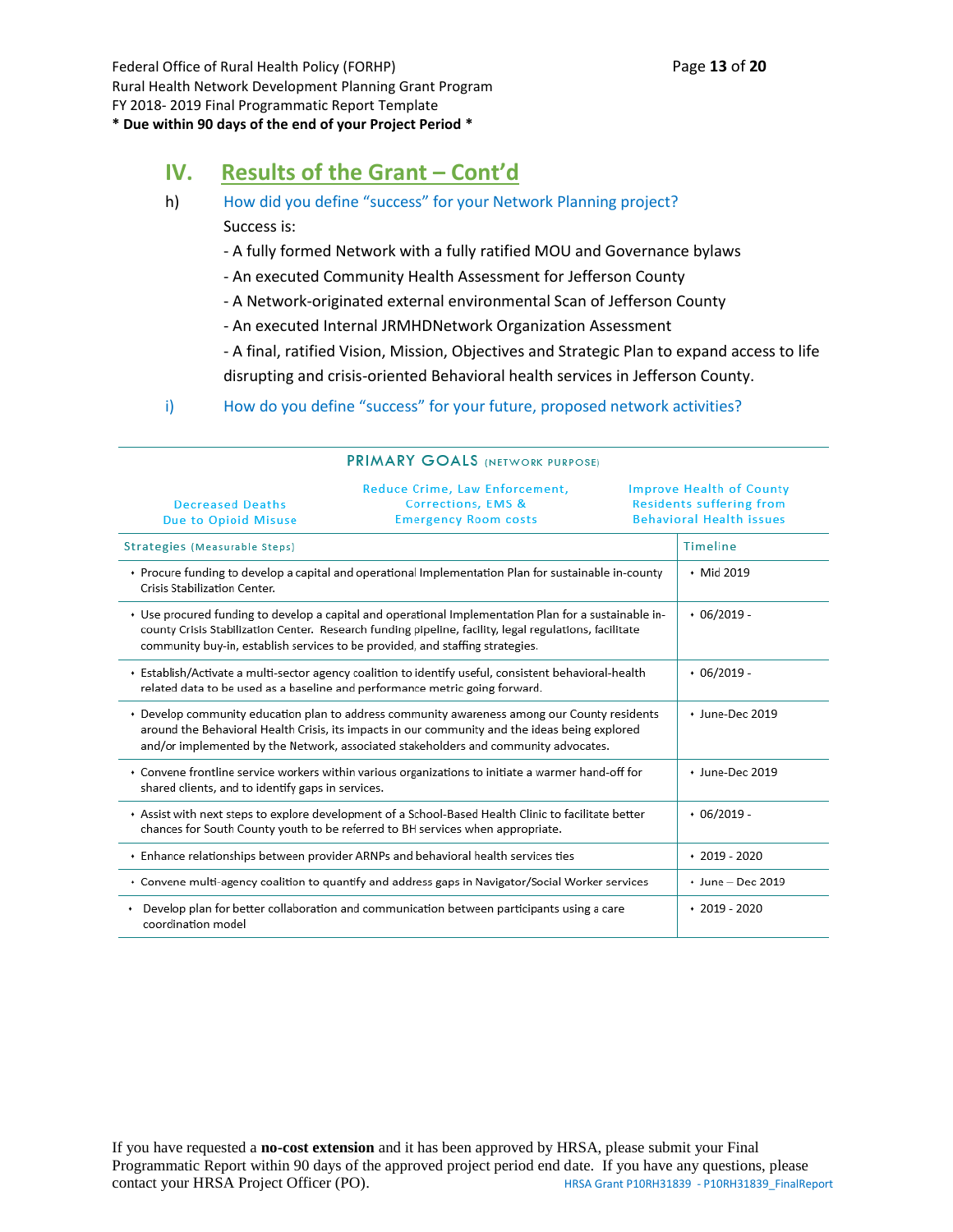Federal Office of Rural Health Policy (FORHP) Page **14** of **20** Rural Health Network Development Planning Grant Program FY 2018- 2019 Final Programmatic Report Template **\* Due within 90 days of the end of your Project Period \***

# **IV. Results of the Grant – Cont'd**

- j) Please provide a story or two about how your program made a difference in either
	- $\triangleright$  Your target population/are
	- ➢ Your organization, network/consortium, or,
	- ➢ Your community
- ⬧ **A difference in target area: More resources now focused on identifying collective solutions.** The formation of a Network, built with range of community leaders who hadn't formally collaborated to date, facilitated the development of a strong, focused team of talent and expertise. This team is interested in, and capable of, improving how, and how well, residents who suffer from substance use disorder and mental health are taken care of in our community.
- ⬧ **A difference within the Network: Relationship improved between two major stakeholders.** The regular Network meetings have given all our Network Members, and specifically Jefferson County Public Health and Jefferson Healthcare, an opportunity to improve their shared communication.
- ⬧ **A difference for our Community: The inclusion of a qualitative data component in the Community Health Assessment (CHA) provided a space for the community to enter into conversation with community leadership about the health-related landscape they experience and operate in, and to articulate their concerns and values.**

The CHA has provided a pathway for our community members to articulate the strengths and weaknesses they perceive in Jefferson County's healthcare landscape. As the conversation progresses, this feedback will inform the space county leadership and community members come together in to set priorities and work collectively to improve the health and wellness of this community.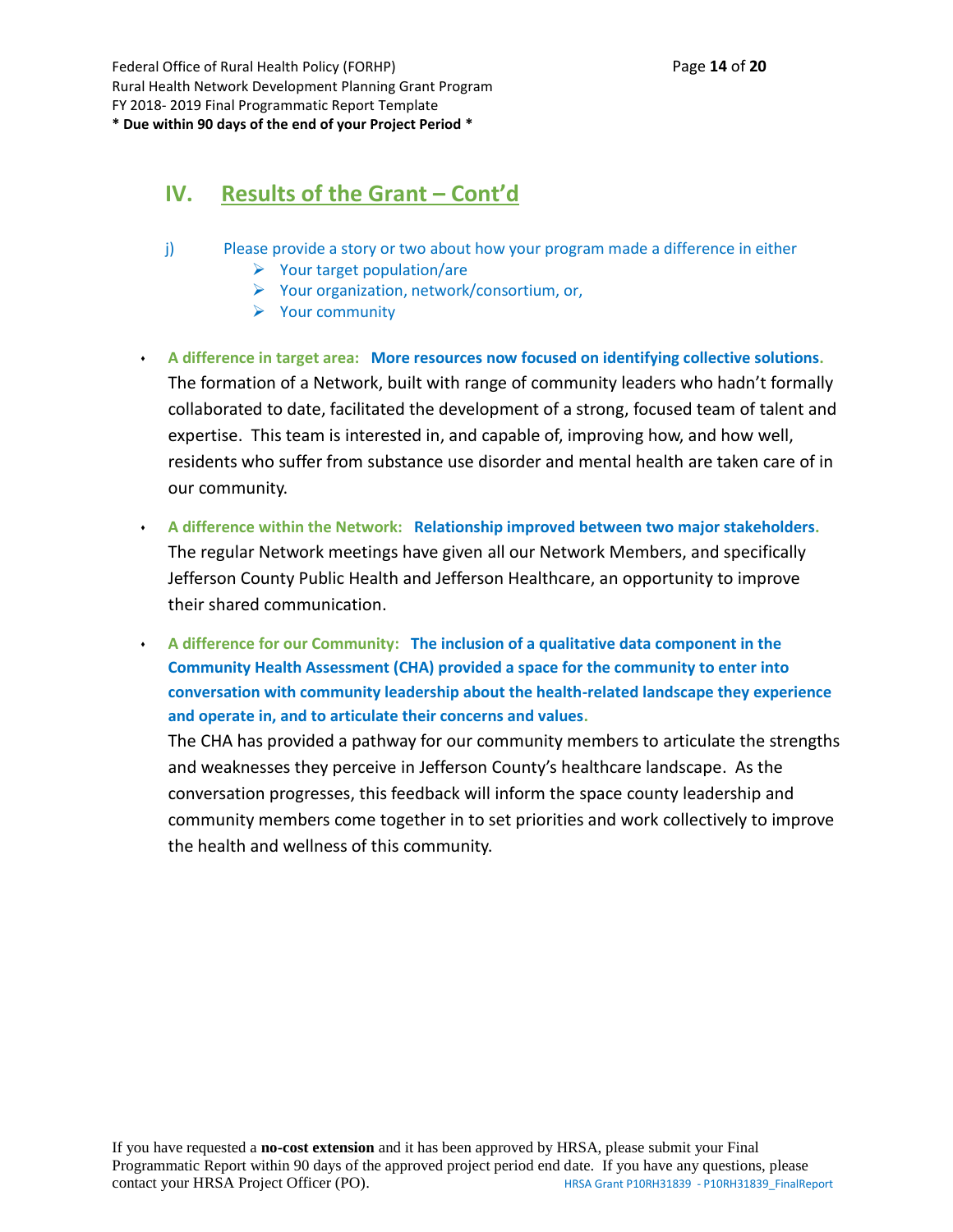## **V. After the Grant**

a) Will your network continue operations after the FORHP grant funds are expended? If yes or partly, describe your future plans for the network, including your expectations for sustaining activities/programs/products.

Yes, the Network's work will continue, funded by a grant procured from HRSA's RCORP-P funding, which extends from June 2019 through May 31<sup>st</sup>, 2019. Focus will be:

|                                                        | <b>FRIMART GOALS (NETWORK PURPOSE)</b>                                                                                                                                                                                                                                                           |                                                                                                       |  |
|--------------------------------------------------------|--------------------------------------------------------------------------------------------------------------------------------------------------------------------------------------------------------------------------------------------------------------------------------------------------|-------------------------------------------------------------------------------------------------------|--|
| <b>Decreased Deaths</b><br><b>Due to Opioid Misuse</b> | Reduce Crime, Law Enforcement,<br>Corrections, EMS &<br><b>Emergency Room costs</b>                                                                                                                                                                                                              | <b>Improve Health of County</b><br><b>Residents suffering from</b><br><b>Behavioral Health issues</b> |  |
| Strategies (Measurable Steps)                          |                                                                                                                                                                                                                                                                                                  | Timeline                                                                                              |  |
| Crisis Stabilization Center.                           | + Procure funding to develop a capital and operational Implementation Plan for sustainable in-county                                                                                                                                                                                             | • Mid 2019                                                                                            |  |
|                                                        | + Use procured funding to develop a capital and operational Implementation Plan for a sustainable in-<br>county Crisis Stabilization Center. Research funding pipeline, facility, legal regulations, facilitate<br>community buy-in, establish services to be provided, and staffing strategies. | $*06/2019 -$                                                                                          |  |
|                                                        | Establish/Activate a multi-sector agency coalition to identify useful, consistent behavioral-health<br>related data to be used as a baseline and performance metric going forward.                                                                                                               | $*06/2019 -$                                                                                          |  |
|                                                        | • Develop community education plan to address community awareness among our County residents<br>around the Behavioral Health Crisis, its impacts in our community and the ideas being explored<br>and/or implemented by the Network, associated stakeholders and community advocates.            | + June-Dec 2019                                                                                       |  |
| shared clients, and to identify gaps in services.      | Convene frontline service workers within various organizations to initiate a warmer hand-off for                                                                                                                                                                                                 | • June-Dec 2019                                                                                       |  |
|                                                        | Assist with next steps to explore development of a School-Based Health Clinic to facilitate better<br>chances for South County youth to be referred to BH services when appropriate.                                                                                                             | $*06/2019 -$                                                                                          |  |
|                                                        | • Enhance relationships between provider ARNPs and behavioral health services ties                                                                                                                                                                                                               | $*2019 - 2020$                                                                                        |  |
|                                                        | + Convene multi-agency coalition to quantify and address gaps in Navigator/Social Worker services                                                                                                                                                                                                | • June - Dec 2019                                                                                     |  |
| ٠<br>coordination model                                | Develop plan for better collaboration and communication between participants using a care                                                                                                                                                                                                        | $*2019 - 2020$                                                                                        |  |

### **PRIMARY GOALS WETWORK BURDOSEN**

If you have requested a **no-cost extension** and it has been approved by HRSA, please submit your Final Programmatic Report within 90 days of the approved project period end date. If you have any questions, please contact your HRSA Project Officer (PO). HRSA Grant P10RH31839 - P10RH31839\_FinalReport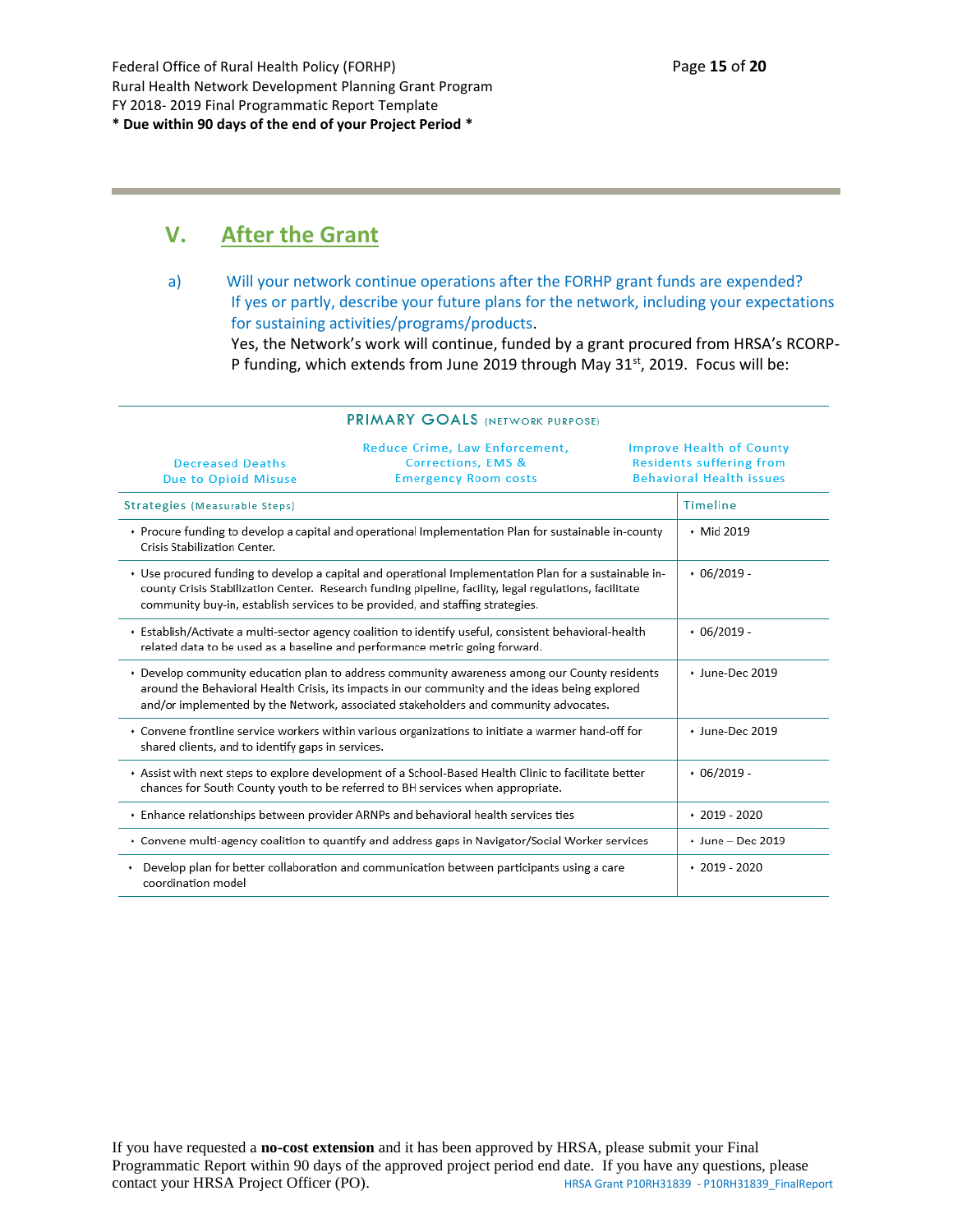Federal Office of Rural Health Policy (FORHP) Page **16** of **20** Rural Health Network Development Planning Grant Program FY 2018- 2019 Final Programmatic Report Template **\* Due within 90 days of the end of your Project Period \***

# **V. After the Grant**

#### **GOAL** (INTERNAL PURPOSE)

#### Strong, vibrant, effective Network that achieves and builds upon the agreed Programmatic Goals and Objectives

| Objectives<br>Timeline                                                                                                                                                                                                                                                                                                                                                                                                                                                                                                                                                                                                                                                                                                                  |                                    |  |  |  |
|-----------------------------------------------------------------------------------------------------------------------------------------------------------------------------------------------------------------------------------------------------------------------------------------------------------------------------------------------------------------------------------------------------------------------------------------------------------------------------------------------------------------------------------------------------------------------------------------------------------------------------------------------------------------------------------------------------------------------------------------|------------------------------------|--|--|--|
| Build Capacity Expand Network by recruiting key organizational representatives from City and County<br>Law Enforcement, Criminal Justice, Port Townsend City Council, County Jail & relevant Behavioral Health<br>service providers, as well as to establish Ad hoc relationships with key relevant advocates.                                                                                                                                                                                                                                                                                                                                                                                                                          | + June-Dec 2019                    |  |  |  |
| Continue Network Formalization that includes clear organizational representation definition:<br>Develop a clear expectation and accountability for Network Members through governance and/or policy.<br>Ensure the presence of higher-level decision makers at every meeting that in turn ensures the "scanning,<br>sense-making, leveraging and adding value" work done is productive, informative and efficient, and<br>worthy of every Network Member's time investment.                                                                                                                                                                                                                                                             | + June-Dec 2019                    |  |  |  |
| Clear Communication Develop a Communication Action Plan (CAP) for Network to collectively<br>generate and disseminate messaging around the value Network members seek to create and the<br>Network's Plan to do so. The CAP will incorporate communication points to be conveyed to the<br>organizations each Network Member represents, and external communications on the Network's<br>Strategic Plan focus and planned actions. This goal will require attentive thought and planning on how to<br>have safe, difficult conversations within the Network and with each Network's organization around<br>organizational goals that could compete with the Network's county-wide solution definition, planning,<br>and implementation. | + June-Dec 2019<br>• June-Dec 2019 |  |  |  |
| Create a funding strategy Develop a funding strategy to support the Network's sustainability and<br>ensure the mission areas defined in the Network's Statement are met over time. This plan will be the<br>foundation for appropriate planning and human resource allocation.                                                                                                                                                                                                                                                                                                                                                                                                                                                          | $+$ lune-Dec 2019                  |  |  |  |
| Create an Action Plan with assigned resource and metrics to develop and leverage relationships with<br>entities focused on addressing and funding BH/SUD challenges at regional and state levels.                                                                                                                                                                                                                                                                                                                                                                                                                                                                                                                                       |                                    |  |  |  |

#### b) Describe how the network will document and/or disseminate the value of its programs and services.

A Communication Action Plan (CAP) is being updated for the Network to collectively generate and disseminate messaging around the value Network members seek to create, and the Network's Plan to do so.

The CAP will incorporate communication points to be conveyed to the organizations each Network Member represents, and external communications to the broader community (and specific segments within the community) on the Network's Strategic Plan focus and planned actions.

This effort to communicate value will require attentive thought and planning on how to have safe, difficult conversations within the Network and with each Network Member's organization. Conversations referred to here would be around the Network's organizational goals for county-wide solution definition, planning, and implementation – some of which might be perceived as having the potential to be competitive with various Network Member's current organizational priorities.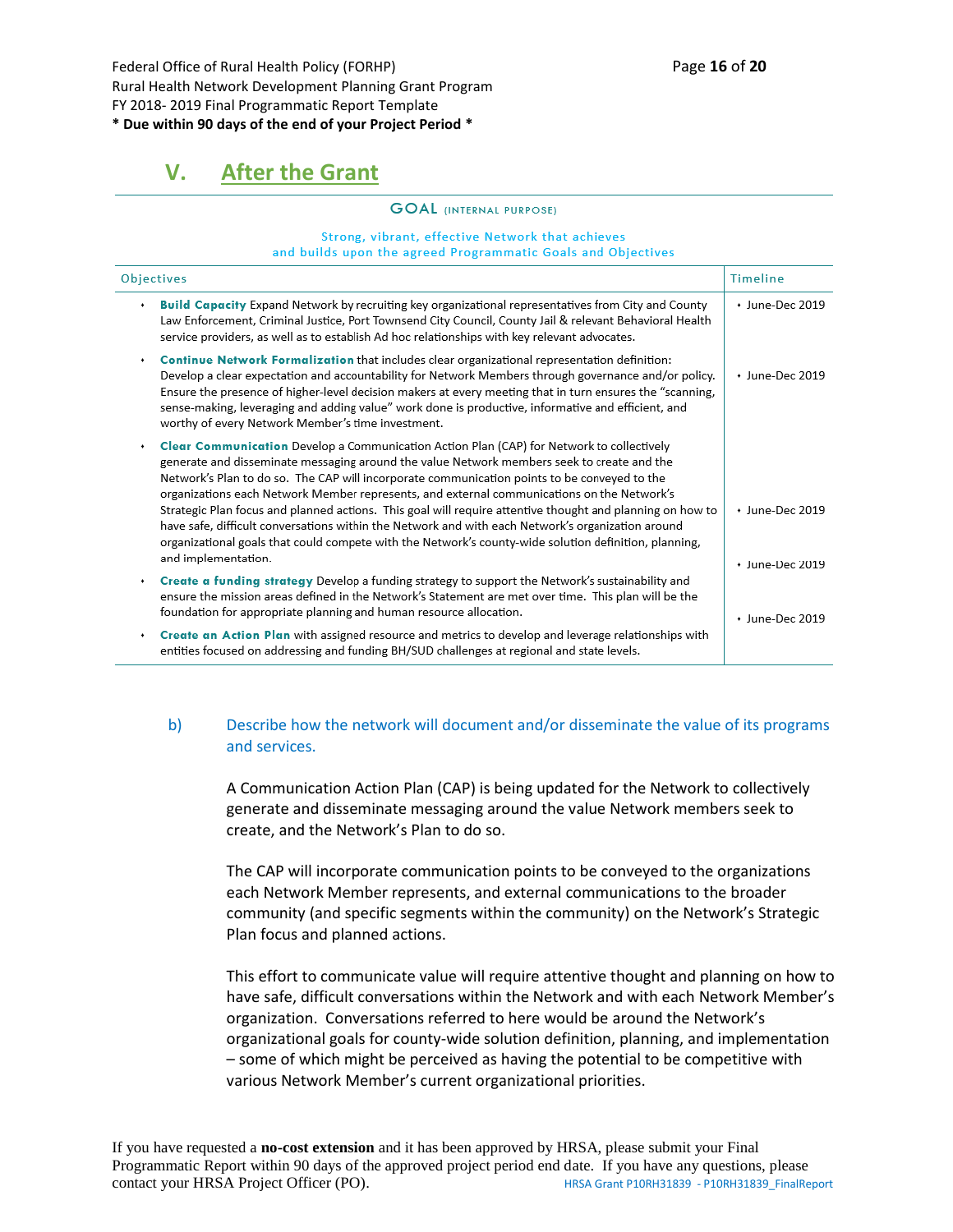Federal Office of Rural Health Policy (FORHP) Page **17** of **20** Rural Health Network Development Planning Grant Program FY 2018- 2019 Final Programmatic Report Template **\* Due within 90 days of the end of your Project Period \***

### **V. After the Grant**

c) Briefly describe a mechanism for assessing continued need for the programs and services provided to the network and to the community.

To date, no specific program or services has been implemented. However there is a concentrated effort to standardize specific quantitative data sets being collected between city and county law enforcement agencies, and East Jefferson Fire and Rescue, our emergency responder resource. The resulting data will be used as a baseline for measuring success of measures and programs we implement going forward

On the qualitative side: the Grant team has developed a Gap Analysis Tool we will use. This tool is based on the CDC's Evi[denced-Based Strategies for Preventing Opioid](https://www.cdc.gov/drugoverdose/pdf/pubs/2018-evidence-based-strategies.pdf)  [Overdose.](https://www.cdc.gov/drugoverdose/pdf/pubs/2018-evidence-based-strategies.pdf) The tool allows us to assess the need for related programs, services and interventions using various frameworks and distinctions against which to measure our county, including:

- Acceptance at the "Individual, organization, and community"
- Level of Awareness/Understanding of the CDC-reviewed/endorsed interventions
- Awareness/Evaluation of the Current Service Landscape
- Level of Buy-in, and obstacles or support that exist for this Intervention

As programs and services are defined and implemented, the results of the Gap Analysis Tool's outcomes will serve as a baseline to assess how the "met need" is being perceived at a qualitative level at this time, and to show expansion on this front in the future. A copy of the Gap Analysis Tool will be uploaded as an attachment in EHB.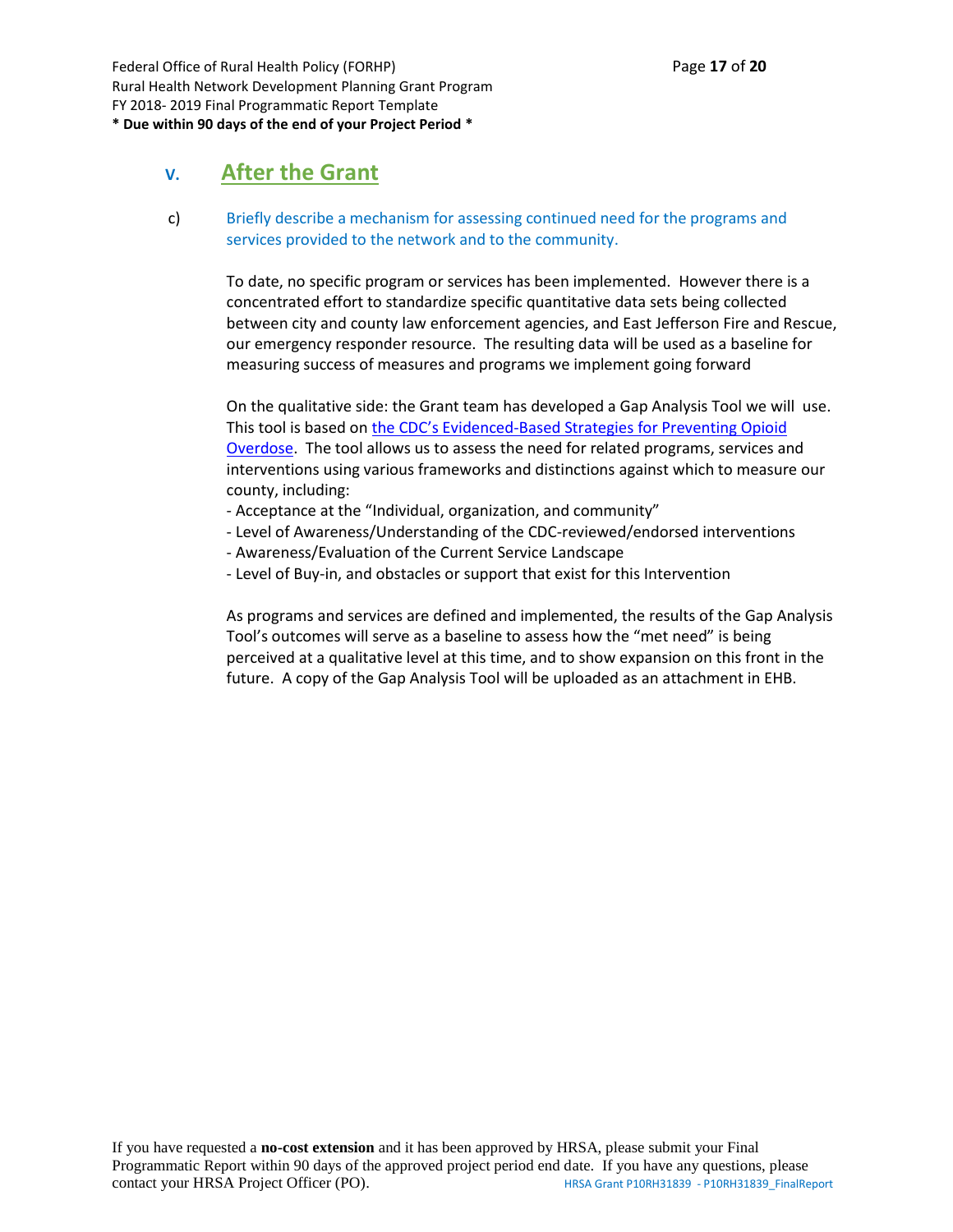Federal Office of Rural Health Policy (FORHP) Page **18** of **20** Rural Health Network Development Planning Grant Program FY 2018- 2019 Final Programmatic Report Template **\* Due within 90 days of the end of your Project Period \***

## **V. After the Grant – Cont'd**

#### d) Provide your Network's "lessons learned."

#### Internally:

- A year goes by fast, and the internal grant team needs to be very organized to get the most out of a year's funding.
- A Network without the various Network Member organization decision-makers at the monthly meetings, can result in unexpected lack of buy-in to the plans and steps discussed.
- Comprehensive, repeated, deliberate communication is needed, especially early on, and throughout the Network's collaboration, to create and maintain a baseline of shared understanding that includes the Network Member's perspective, the Network Member Organization's perspective and the community perspective when establishing a goal and collective next steps toward a given solution.

Externally:

- As the Network Members undertook the Environmental Scan, Internal Network Organization Assessment and Community Health Assessment exercises, it precipitated in-depth discussion between Members, that were full of insights, perspectives that needed to be aired and heard, and a growing sense of how these individual players could be impactful as a Network. It was clear from these exercises there were existing efforts at the intersection of OUD/BH challenges and inprogress-momentum in different parts of our agency/community landscape that would benefit from the Network's focus.
- **EXECT FIGHTS IN A JULE 2018 COUNTS 10 IS CONTEX STATE:** Julie Crisis Stabilization services. The majority of Law Enforcement and EMS calls deal primarily with the County's OUD/MH demographic. Some outpatient services are available, but for a resident in crisis, the Emergency Room or Jail are the most likely options to be utilized. Next steps are needed to address:
	- □ The current situation of OUD/MH individuals who are not being connected with the MAT or social services necessary for stability, treatment, recovery and wellness.
	- The expensive, ineffective use of City and County Law Enforcement, EMS and Hospital Emergency Department resources.
	- □ The challenge of Western State Hospital closing, and the need for a focused effort to provide avenues of earlier intervention at a local level.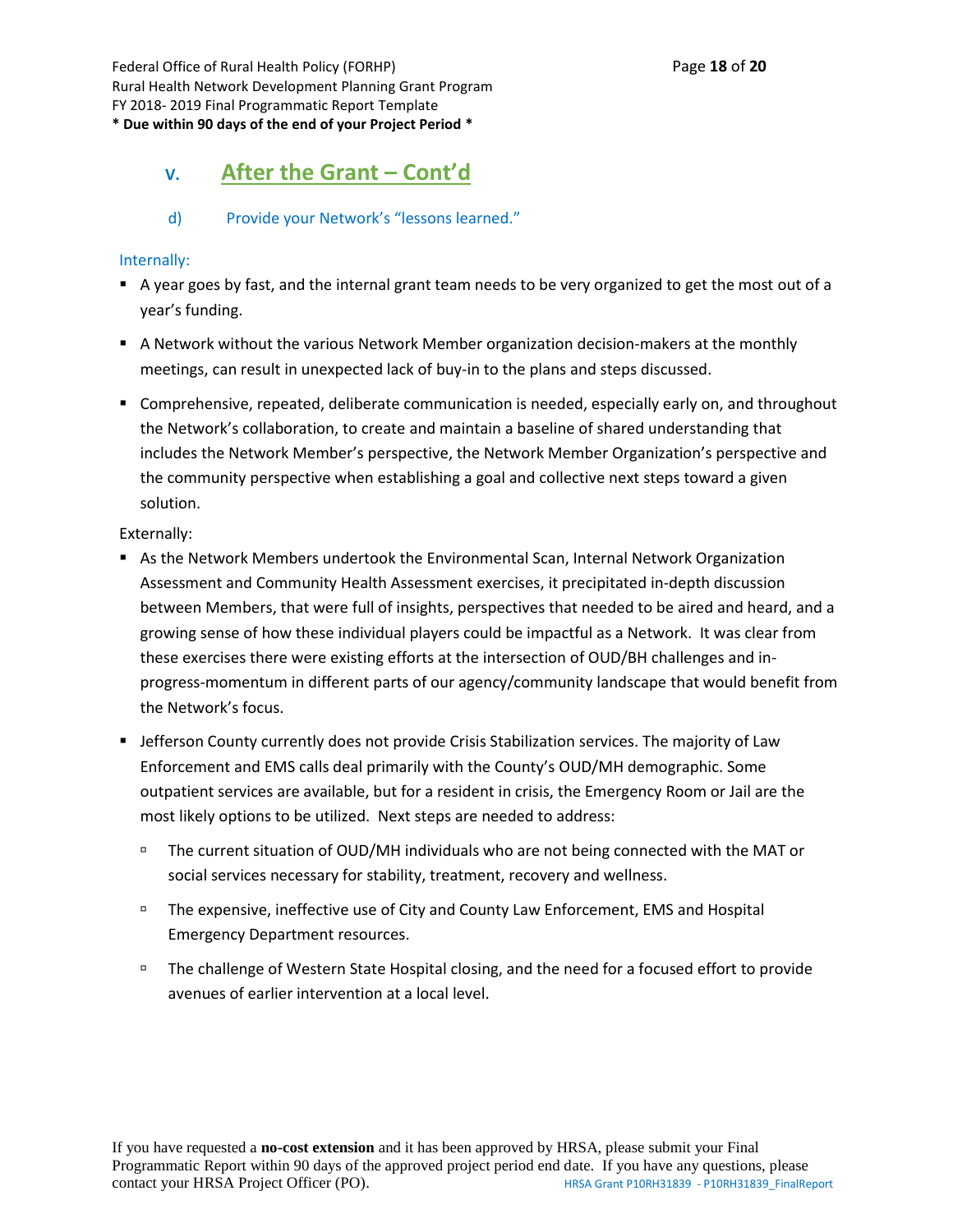# **VI. Feedback to the Federal Office of Rural Health Policy**

- a) Provide your opinion on whether similar projects could work well in other rural settings. Yes. This first step of our project, to create a Network and a shared understanding of landscape, then working collectively to generate solutions, is critical work in rural areas, and would not likely occur without this type of funding.
- b) Based on your experience, discuss the main issues and problems that other communities might face in using your project as a model for establishing a rural network. A strong credible-in-the-community grant team is key to running the effort; decision-makers must be at the table; the ability to run hard out of the gate when funding is awarded is challenging because *knowledge of award comes so close to actual award of funds*; challenging history between key stakeholders needs to be worked through, hence it is critical to have a solid skillset around how to facilitate conversations, how to usher white elephants into the open and resolve their existence and conflict in general, without losing credibility.
- c) Now that the grant funds are depleted, what would be most helpful to your network in the future?

This grant team procured funding for another year, solid coaching for this phase of the Consortium's growth. We now need a depth of understanding around funding strategy and steps appropriate for this stage of our Network/Consortium's growth

d) What were you able to accomplish with a HRSA Network Planning grant that you would not have been able to accomplish otherwise?

We would not have accomplished: the initial step to create a Network and a shared understanding of landscape; a collectively generated proposed set of steps to identify and ratify a given solution. Furthermore, we would not have perceived ourselves as an entity who is capable of pursuing additional funding to research feasibility and generate an implementation plan for whatever solution rises to the top. This funding is critical work in rural areas, and the work would not likely occur without this type of funding.

#### Feedback on Technical Assistance (delivered via CRL Consulting *or* NCHN as the TA provider)

- a) Was the technical assistance offered helpful? Yes. The technical assistance was critical to the success we have experienced.
- b) What type of technical assistance would have been beneficial to your network? We received a great deal of Technical Assistance from our Coach - Lynne Kernaghan. I can't think of anything more we would have asked, considering the stage we were at in our awareness of how to do this work.